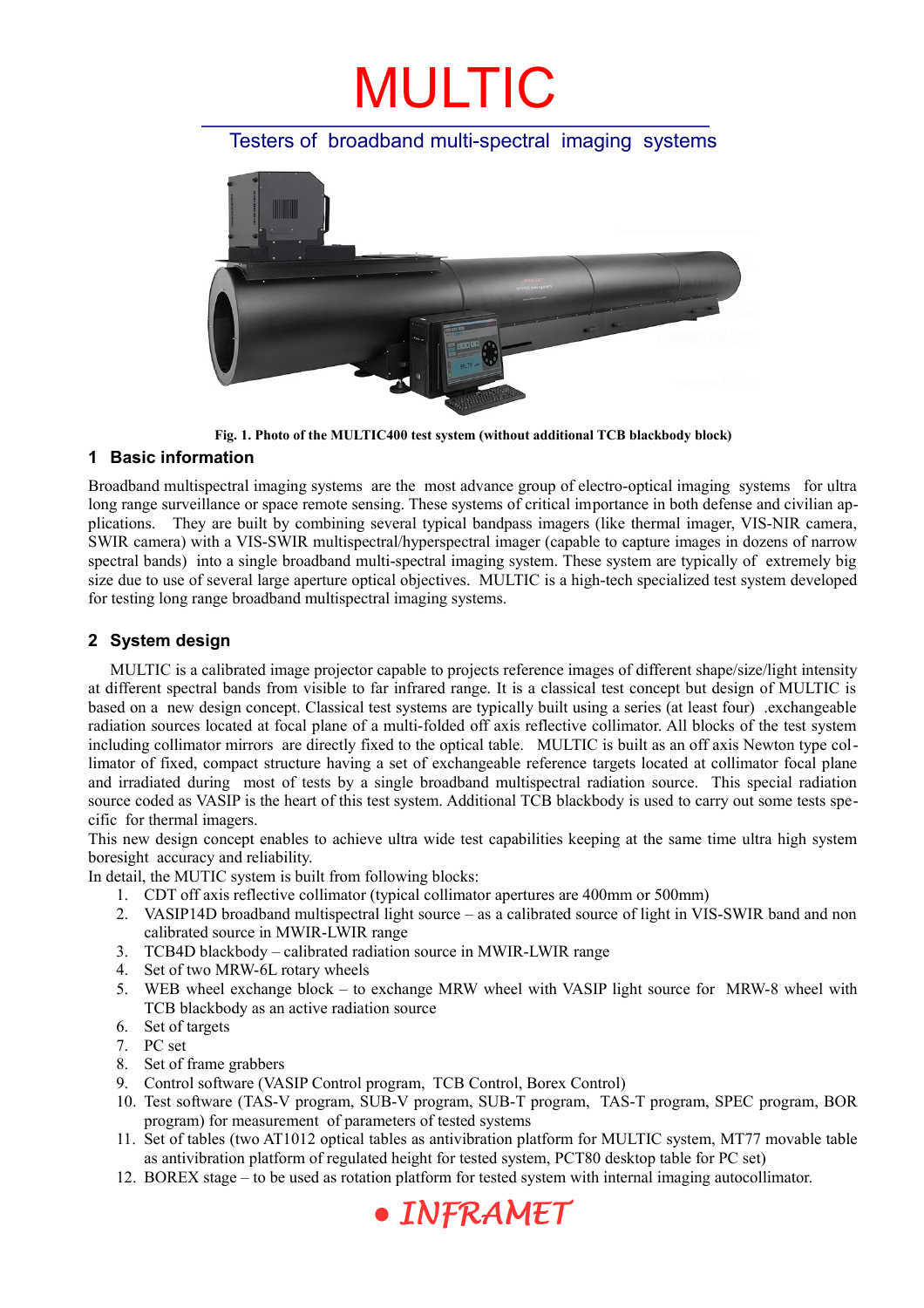# MULTIC

#### Testers of broadband multi-spectral imaging systems

#### **3 Versions**

MULTIC system is offered in two main versions based on two collimators of identical focal length 5m but of different aperture: 400m or 500mm. Test capabilities of both versions (MULTIC400 and MULTIC 500) are the same. MULTIC systems based on different collimators can be optionally offered, too.

#### **4 Test capabilities**

Multic enables typically tests of large broadband multispectral imagers of optical aperture below 400/500mm depending on version. Detail test capabilities of MULTIC systems are presented in tables below.

| Thermal<br>agers | im- VIS-NIR camera         | SWIR camera                      | VIS-SWIR hyperspectral im-<br>ager |
|------------------|----------------------------|----------------------------------|------------------------------------|
| 1. FOV,          | 1. FOV,                    | 1. FOV,                          | 1. FOV,                            |
| 2. distortion    | 2. distortion              | 2. distortion                    | 2. keystone distortion             |
| 3. MTF,          | 3. MTF,                    | 3. MTF,                          | 3. smile distortion                |
|                  | 4. NEI (noise equivalent)  | 4. NER (noise equivalent         | 4. MTF,                            |
|                  | illuminance),              | radiance),                       | 5. NER (noise equivalent)          |
|                  | 5. Spatial noise (FPN, non | 5. Spatial noise (FPN, non       | radiance),                         |
|                  | uniformity)                | uniformity)                      | 6. Spatial noise (FPN, non         |
|                  | 6. MRC (minimum            | 6. MRC (minimum resolvable       | uniformity)                        |
|                  | resolvable contrast).      | contrast).                       | 7. Response function               |
|                  | 7. Response function       | 7. Response function (linearity, | (linearity, dynamic                |
|                  | (linearity, dynamic        | dynamic range)                   | range)                             |
|                  | range)                     | 8. relative spectral sensitivity | 8. MRC (minimum                    |
|                  | 8. relative spectral       | (step measurement)               | resolvable contrast)               |
|                  | sensitivity                | 9. $D^*$ normalized detectivity  | 9. D* normalized detectivity       |
|                  | 9. color accuracy (option) |                                  |                                    |

Table 1. Test capabilities of MULTIC system with VASIP light source as an active radiation source

Alignment errors:

- 1. Measurement of angles between optical axis of hyperspectral imager working at different spectral bands
- 2. Measurement of angles between optical axis of hyperspectral imager relative to thermal imager (or VIS NIR camera or SWIR camera).
- 3. Measurement of rotation angle between images from hyperspectral imager relative to images from thermal imager and images from VIS NIR camera/SWIR cameras.
- 4. Measurement of angles between optical axis of the same imager/camera but while changing FOV
- 5. Measurement of angles between optical axis of VIS-NIR camera (or SWIR camera, or hyperspectral VIS-SWIR imager, or thermal imager) to a reference mechanical plane (axis) of BOREX platform

Table 2. Test capabilities of MULTIC system with TCB-4D blackbody

| Thermal imagers                                                              | VIS-NIR camera | VIS-SWIR hyperspectral im-<br>agers |
|------------------------------------------------------------------------------|----------------|-------------------------------------|
| 1. MTF,<br>2. NETD,<br>MRTD.<br>$3_{-}$                                      |                |                                     |
| MDTD<br>4.<br>Spatial noise (FPN, non uniformity)<br>5.<br>6. $D^*$ - option |                |                                     |